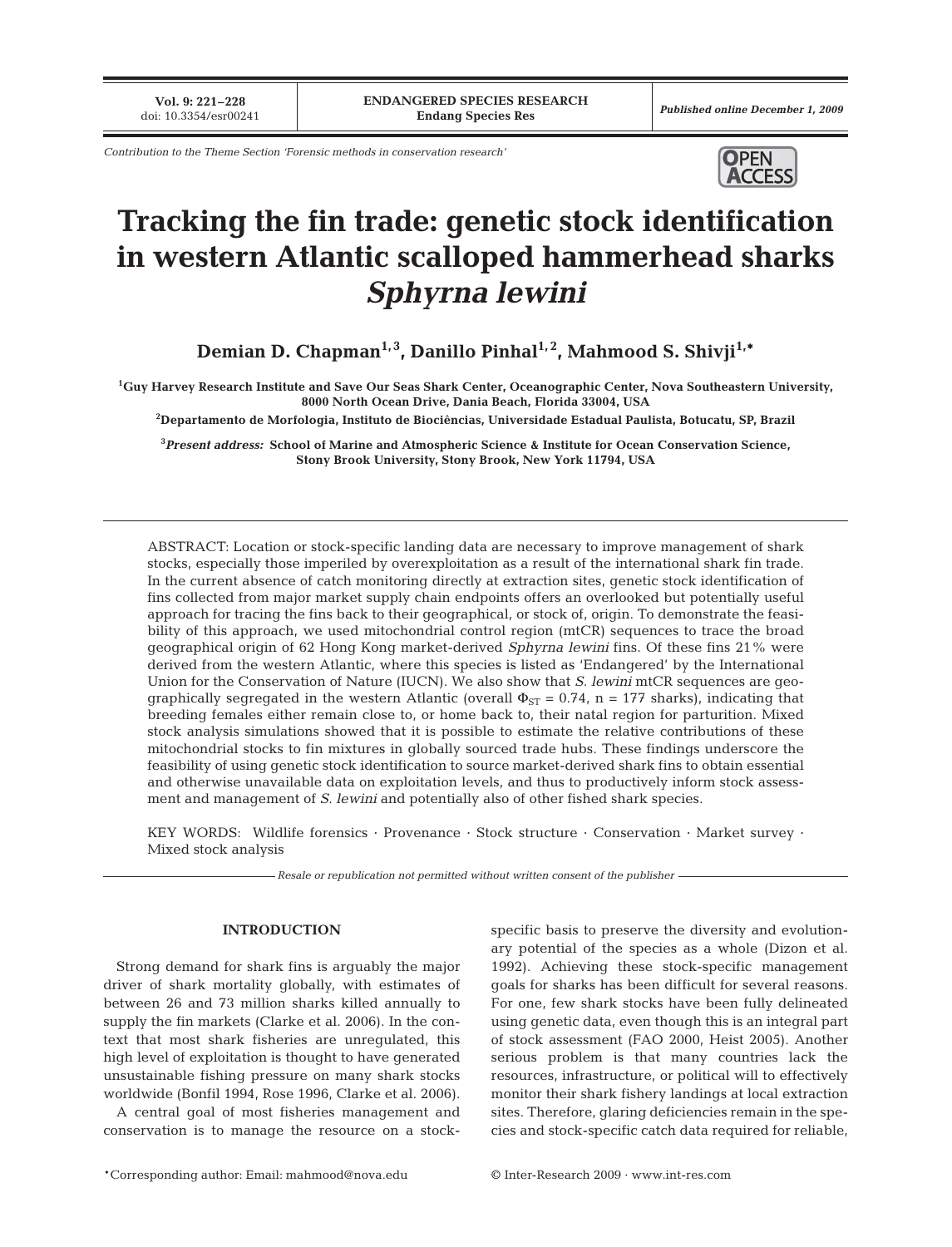quantitative shark stock assessments (Bonfil 1994, FAO 2000, ICCAT 2005). In the absence of traditional monitoring at extraction sites, surveying the major market supply chain endpoints has been proposed as a valuable alternative to derive data on species and stock exploitation levels (Clarke et al. 2006, Baker 2008).

Among others, the stocks of the scalloped hammerhead *Sphyrna lewini* in the western Atlantic are of particular concern. Fins from this mainly coastal, globally distributed, large hammerhead species fetch premium market prices due to their large size and high 'fin needle' content (\$ US 100–120 kg<sup>-1</sup>; Abercrombie et al. 2005), and this species appears to have collapsed in the western North Atlantic and Gulf of Mexico due to overexploitation (Baum et al. 2003, Myers et al. 2007). Consequently, western Atlantic *S. lewini* has been listed as 'Endangered' (EN A2bd+4bd) since 2006 on the International Union for the Conservation of Nature's (IUCN) Red List of Threatened Species.

An estimated 1 to 3 million *Sphyrna lewini* and its congener *S. zygaena* are killed annually worldwide to supply the fin trade (Clarke et al. 2006), but the stockspecific contribution of each species to this total remains unknown. Hammerhead sharks are not currently included on any international management or trade agreements (e.g. CITES), which means that *S. lewini* is primarily assessed and managed under the auspices of domestic fishery regulations or regional fisheries management organizations. This regional level of management underscores the need for geographical origin and/or stock-specific landing data for *S. lewini*, and indeed for threatened shark species generally.

Genetic stock identification (GSI) methods employ natural spatial partitions in genetic characters to estimate the stock composition of a fishery (Shaklee & Currens 2003). In vertebrate species where females stay close to, or home back to, their birthplace for parturition or spawning ('natal homing'), the mitochondrial control region (mtCR) locus is often an excellent marker for reconstructing the contribution of distinct spawning, rookery, or nursery regions (hereafter referred to as 'mitochondrial stocks') to fishery catches. GSI using mtCR sequences has been successfully used to source catches of bony fish, sea turtles, and marine mammals back to their stock/birthplace of origin (e.g. Waldman et al. 1996, Laurent et al. 1998, Baker et al. 2000) but has never been applied to sharks.

Given the high market value of fins from *Sphyrna lewini* and its IUCN Endangered status in the western Atlantic, we wished to determine whether GSI methods could be used to determine whether fins from *S. lewini* originating in this region occurred at detectable frequencies in the contemporary fin market. Findings

from a global population genetic study of this species (Duncan et al. 2006) suggest this may be feasible: *S. lewini* mtDNA lineages exhibit strong population structure on a global scale, and no mtCR haplotypes were shared between the Atlantic and the Indian or Pacific oceans, although some Indo-Pacific haplotypes were closely related to Atlantic haplotypes. Correspondingly, the first objective of our study was to determine whether mtCR sequences could be used to trace dried *S. lewini* fins collected in one of the world's largest fin markets (Hong Kong) back to a broad geographical origin.

Western Atlantic stock assessments performed to inform management and conservation efforts require that the stocks being assessed are clearly defined, and also hinge upon the collection of landing and trade data on a finer geographic scale. Duncan et al. (2006) included western Atlantic *Sphyrna lewini* in their global study, but their sample sizes from this region were too small to examine finer scale stock delineation. Therefore, the second objective of our study was 2 fold: (1) to better delineate geographic structuring of *S. lewini* mtDNA lineages within the western Atlantic and (2) to determine whether it would be feasible to use mtCR sequence data to source fins in the market to their natal region of origin on a finer geographic scale within the western Atlantic. Mixed stock analyses (MSA) have been developed for the latter application and carry a level of error that is inversely related to the intensity of stock structure in the species of interest (Waldman et al. 1996, Laurent et al. 1998, Baker et al. 2000, Bowen et al. 2007). We therefore used a simulated MSA to determine whether *S. lewini* mtCR sequences are sufficiently structured in the western Atlantic to permit accurate reconstruction of individual mitochondrial stock contributions to the globally sourced fin mixtures found in major markets.

# **MATERIALS AND METHODS**

Despite severe sampling constraints associated with limited market access, dried fin samples were obtained from 11 major Hong Kong fin traders (Clarke et al. 2006), and species-specific multiplex PCR confirmed that 62 fins were from *Sphyrna lewini* (Abercrombie et al. 2005). Steps were taken during sampling to ensure that each fin came from a different animal (e.g. by sampling the same fin position type, e.g. right pectoral at the same trader). DNA was isolated from ~20 mg of each dried fin sample (DNeasy kit, Qiagen). PCR amplification and mtCR sequencing protocols followed Duncan et al. (2006), producing a partial mtCR sequence of 547 bp from the first domain for analysis. Each fin was allocated to a broad geographical origin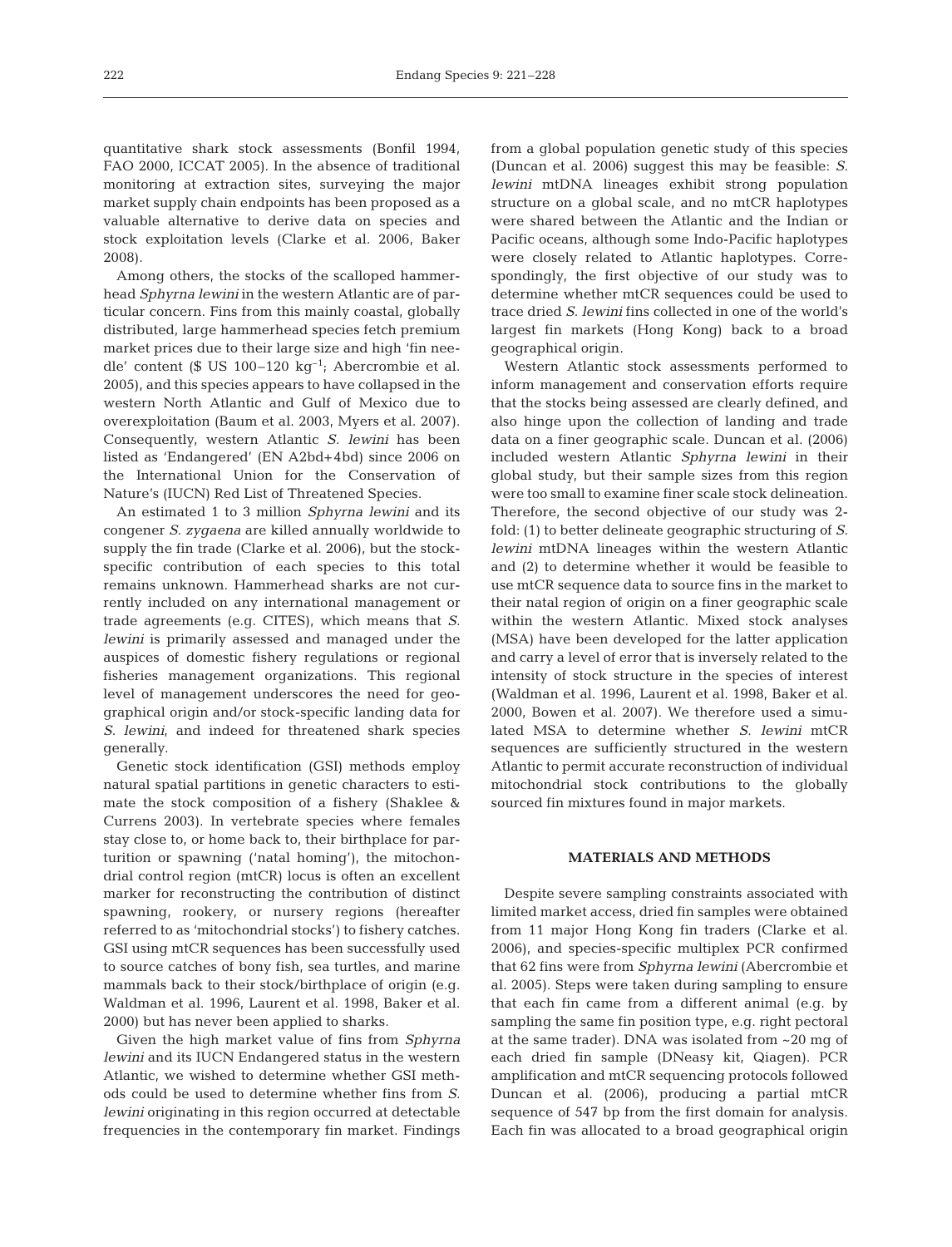(i.e. western Atlantic, eastern Atlantic, or Indo-Pacific) by matching its haplotype (by eye) to the geographic distribution of mtCR haplotypes obtained from the combined baseline genetic datasets of Duncan et al. (2006), Ovenden et al. (2009), and the present study (combined  $n = 452$  wild-caught, globally distributed individuals). The evolutionary relationships of 'novel' market fin haplotypes not recorded in any of these 3 surveys to the known wild-caught haplotypes were assessed using a statistical parsimony network constructed in TCS 4.1 (Clement et al. 2000).

For finer-scale *Sphyrna lewini* stock delineation within the western Atlantic, we combined the western Atlantic mitochondrial DNA sequences from Duncan et al. (2006) (total  $n = 37$ ; distribution: US Atlantic,  $n = 16$ ; US Gulf of Mexico,  $n = 16$ ; Panama Atlantic,  $n = 2$ ; Brazil,  $n = 3$ ) with new sequences that we generated  $(n = 140)$ . We thus analyzed mtCR sequences from a total of 177 wild-caught animals sampled from 4 locations: US Atlantic  $(n = 53)$ , US Gulf of Mexico (n = 45), Central American Caribbean (Belize and Panama Atlantic combined; n = 22), and Brazil  $(n = 57)$ , providing wide coverage of the species' western Atlantic range. DNA isolation and mtCR sequencing protocols employed for these samples were the same as those used for the market-derived fin samples. Genetic diversity indices were calculated in DnaSP 4.0 (Rozas et al. 2003). Genetic differentiation ( $\Phi$ <sub>ST</sub>; Jukes-Cantor distances) between the sampling sites and test of their significance was calculated in Arlequin 2.001 (Schneider et al. 2000), using analysis of molecular variance (AMOVA). A statistical parsimony network was constructed for the observed western

Atlantic haplotypes in TCS 4.1 (Clement et al. 2000).

To assess the utility of using MSA for reconstructing individual western Atlantic stock contributions to marketderived mixtures of *Sphyrna lewini* fins, we ran simulations in a commonly used (e.g. Bowen et al. 2007) MSA program (Statistics Program for Analyzing Mixtures [SPAM 3.7b]; www.cf.adfg. state.ak.us/geninfo/research/genetics/ genetics.php). The SPAM program randomly resampled the baseline mitochondrial haplotype frequency of each western Atlantic mitochondrial stock delineated in this study to construct mixtures  $(n = 100 \text{ animals})$  with a known (i.e. user-specified) contribution from each stock. The program then uses maximum likelihood (1000 iterations) to reassign each individual in the mixture to its most probable mitochondrial stock of origin and thus reconstruct the contribution of each stock to the mixture. The accuracy of future 'blind' (i.e. stock contribution unknown) MSA, given, the level of structure observed, is assessed by the level of concordance obtained between the mean estimated contribution of each mitochondrial stock to the mixture and their known, user-specified contributions. We ran multiple simulations using a wide range of userspecified contributions from each mitochondrial stock (i.e. ranging from equal to various combinations of highly skewed contributions).

## **RESULTS**

### **Market fin haplotype composition and relationships**

The 62 Hong Kong market-derived *Sphyrna lewini* fins were composed of 18 mtCR haplotypes (Table 1). Fifty-seven of these fins matched a known mtCR haplotype from the combined global dataset of Duncan et al. (2006) and the present study (see 'Western Atlantic stock structure'). Of the 5 fins with novel haplotypes, 3 (GenBank accession numbers GU014384, GU014386 and GU014387) had haplotypes very closely related to Indo-Pacific haplotypes (Fig. 1), indicating an Indo-Pacific origin for these fins. The 2 remaining novel fin haplotypes (accession numbers GU014385 and GU014388) were within 1 substitution of haplotype 13 (West Africa) and haplotype 26 (Caribbean; Fig. 2), respectively, but at least 6 mutational steps from any known Indo-Pacific haplotype, supporting their

Table 1. *Sphyrna lewini.* Mitochondrial control region (mtCR) haplotypes of 62 dried fins from scalloped hammerhead sharks obtained from the Hong Kong market. Haplotype (HAP 1–26) designations are those used by Duncan et al. (2006). Inferred geographic origin of each haplotype is based on Duncan et al. (2006) and the present study. The NOVEL ATLANTIC and INDO-PACIFIC categories represent haplotypes not yet observed in surveys of wild-caught animals but are closely related to known Atlantic or Indo-Pacific sequences, respectively. NA: not available

| mtCR haplotype<br>(no. of fins)                  | Geographic origin                   | Haplotype source     |  |  |
|--------------------------------------------------|-------------------------------------|----------------------|--|--|
| HAP 1 (13)                                       | Indo-Pacific                        | Duncan et al. (2006) |  |  |
| HAP 2 (14)                                       | Indo-Pacific                        | Duncan et al. (2006) |  |  |
| HAP $4(1)$                                       | Indo-Pacific                        | Duncan et al. (2006) |  |  |
| HAP $8(1)$                                       | Indo-Pacific                        | Duncan et al. (2006) |  |  |
| HAP $9(4)$                                       | Indo-Pacific                        | Duncan et al. (2006) |  |  |
| HAP 10(3)                                        | W Atlantic                          | Duncan et al. (2006) |  |  |
| HAP 12(3)                                        | W Atlantic (Brazil)                 | Duncan et al. (2006) |  |  |
| HAP 13(1)                                        | E Atlantic (West Africa)            | Duncan et al. (2006) |  |  |
| HAP 14 (6)                                       | E Atlantic (West Africa)            | Duncan et al. (2006) |  |  |
| HAP 15(4)                                        | W Atlantic (USA, Caribbean, Brazil) | Duncan et al. (2006) |  |  |
| HAP 19(4)                                        | Indo-Pacific                        | Duncan et al. (2006) |  |  |
| HAP 23(1)                                        | Indo-Pacific                        | Duncan et al. (2006) |  |  |
| HAP 26 (2)                                       | W Atlantic (Caribbean)              | Present study        |  |  |
| 2 NOVEL ATLANTIC (2)                             | NA.                                 | Present study        |  |  |
| 3 NOVEL INDO-PACIFIC (3)<br>NA.<br>Present study |                                     |                      |  |  |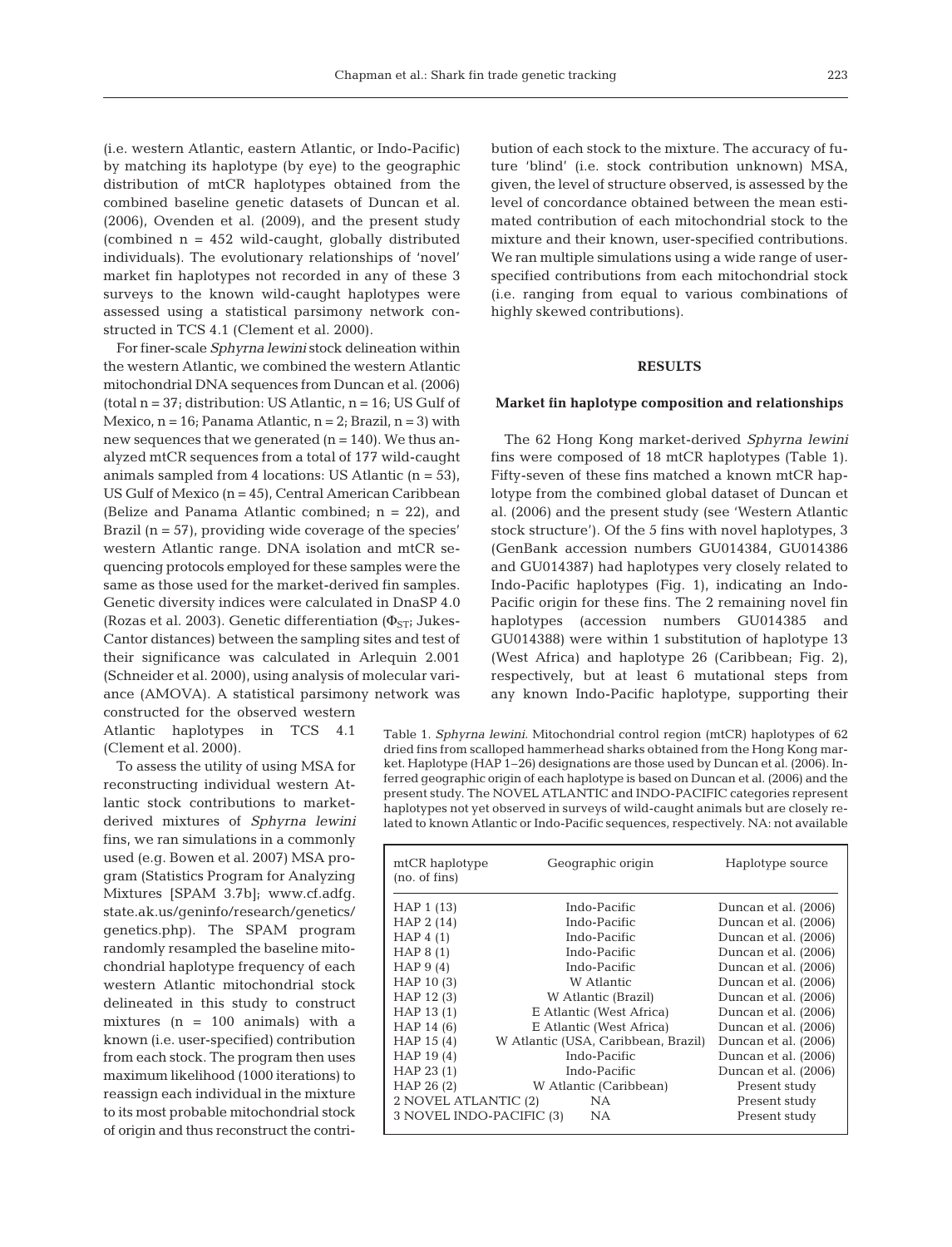

13 steps to nearest Atlantic haplotype

Fig. 1. *Sphyrna lewini.* Mitochondrial control region (mtCR) haplotype network for scalloped hammerhead sharks sampled in the Indo-Pacific by Duncan et al. (2006), with haplotypes (in ovals) numbered to match their designation in that study. Small squares represent inferred mutational steps. FIN001, FIN498, and FIN344 (dashed boxes) represent 3 Hong Kong market fins with novel haplotypes closely related to the Indo-Pacific haplotypes, but at least 14 mutational steps removed from any known Atlantic haplotype



Fig. 2. *Sphyrna lewini.* MtCR haplotype network for scalloped hammerhead sharks sampled in the western Atlantic. Small square represents an inferred mutational step. Haplotypes H10–16 are numbered according to Duncan et al. (2006); haplotypes H26–28 were discovered in the present study. Haplotypes contained within ovals have been recorded in the western Atlantic, and haplotypes in the solid boxes have only been recorded in the eastern Atlantic. FIN605 and FIN551 (dashed boxes) represent novel, Hong Kong market fin haplotypes that are at least 6 mutational steps from any observed Indo-Pacific haplotype. Patterns correspond to those used in Fig. 3

Atlantic origin. Thus, all market-derived fins could be traced to capture origins in either the Atlantic or Indo-Pacific regions (Table 1). Overall, the 62 *S. lewini* fins originated from the Indo-Pacific (~65%) and both sides of the Atlantic basin (combined total  $\sim$ 34%), with a likely ~21% contribution (13 fins) from the western Atlantic region (Table 1).

# **Western Atlantic stock structure**

Eight mtCR haplotypes separated by up to 6 mutational steps were found among the 177 wild-caught *Sphyrna lewini* sampled from the western Atlantic (Fig. 2); 3 of these haplotypes (H26–H28) were novel (i.e. not found in the global survey of Duncan et al. 2006; GenBank accession numbers GU014389, GU014390 and GU014391). None of the western Atlantic haplotypes were recorded in the Indo-Pacific by Duncan et al.  $(2006; n = 228)$  or Ovenden et al. (2009;  $n = 47$ ). Similarly, none of the Indo-Pacific haplotypes were recorded in our survey of western Atlantic animals.

Western Atlantic *Sphyrna lewini* are structured into at least 3 distinct mitochondrial stocks (overall  $\Phi_{ST}$  = 0.74, p < 0.000001): the 'northern' (comprised of US Atlantic and Gulf of Mexico animals, pairwise  $\Phi_{ST}$  nonsignificant), 'central' (Belize and Panama), and 'southern' (Brazil) stocks (Fig. 3, Table 2). Haplotype and nucleotide diversities were highest in the central mitochondrial stock (h = 0.731  $\pm$  0.072 SD,  $\pi$  = 0.0035  $\pm$ 0.0005) and lower in both the northern and southern mitochondrial stocks (northern: US Atlantic and Gulf of Mexico; h =  $0.399 \pm 0.06$  and  $0.270 \pm 0.02$ ,  $\pi = 0.001 \pm 0.02$ 0.0001 and  $0.0005 \pm 0.0001$ , respectively; southern: h =  $0.103 \pm 0.055$ ,  $\pi = 0.0003 \pm 0.0002$ ).

## **MSA**

MSA simulations executed using a range of userspecified stock contributions indicated sufficient structure within the western Atlantic to allow accurate mitochondrial stock-specific landing reconstructions to be made (Table 3). The mean simulationrecovered contributions of each mitochondrial stock were very close to the user-specified contributions with narrow deviation around the mean. This close concordance was true regardless of the degree of skew and relative contributions of the northern, central, or southern *Sphyrna lewini* mitochondrial stocks used in the mixture (Table 3). We observed haplotypes typical of each stock in the 13 fins that were collected in the Hong Kong market and that originated in the western Atlantic (Table 1).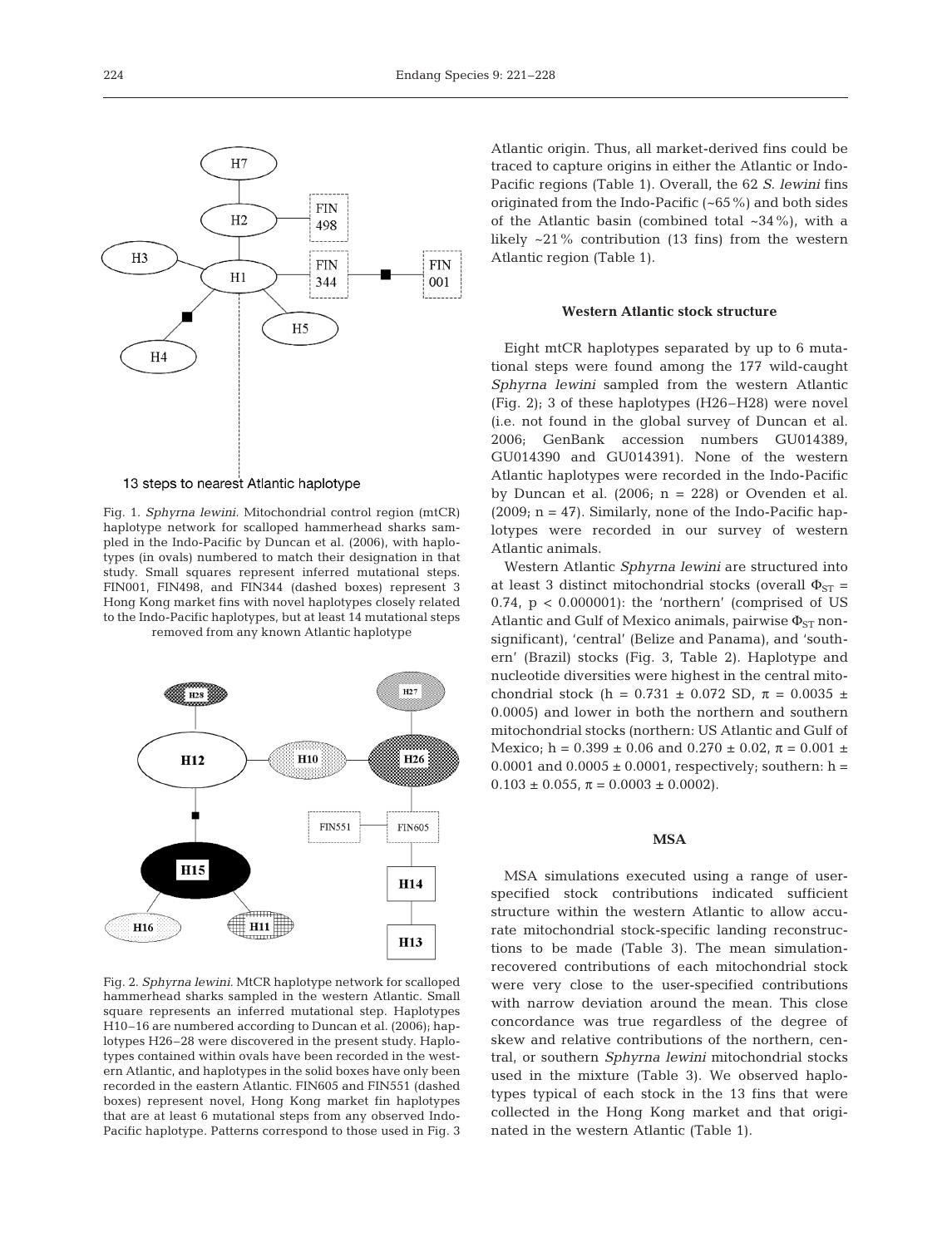

Fig. 3. *Sphyrna lewini*. mtCR haplotype frequencies of western Atlantic scalloped hammerhead sharks sampled in the US Atlantic (US Atl), US Gulf of Mexico (Gulf of Mex), Central American Caribbean, and Brazil. Haplotypes are pattern-coded to match the haplotype network in Fig. 2 (e.g. haplotype 15 is denoted by the black slices in each pie chart and in Fig. 2)

Table 2. *Sphyrna lewini.* Population differentiation among western Atlantic scalloped hammerhead sharks collected in 4 regions: US Atlantic (USATL, n = 53), US Gulf of Mexico (US-GOM, n = 45), Central American Caribbean (CACAR [Belize and Panama],  $n = 22$ ), and Brazil ( $n = 57$ ). Numbers above the diagonal show average pairwise nucleotide divergence between populations (Jukes-Cantor distance). Numbers below the diagonal show pairwise  $\Phi_{ST}$  between populations, with values significantly different from 0 in **bold** (p < 0.000001). Only the USATL-USGOM pairwise  $\Phi_{ST}$  was not significantly different from  $0$  ( $p > 0.62$ )

|                                                 | USATL.                  | USGOM CACAR             |                            | Brazil                        |
|-------------------------------------------------|-------------------------|-------------------------|----------------------------|-------------------------------|
| <b>USATL</b><br><b>USGOM</b><br>CACAR<br>Brazil | $-0.01$<br>0.68<br>0.88 | 0.00073<br>0.69<br>0.91 | 0.00515<br>0.00525<br>0.62 | 0.00410<br>0.00396<br>0.00364 |

#### **DISCUSSION**

### **Market fin provenance**

Our survey of a reasonably large and broadly distributed sample of wild-caught western Atlantic *Sphyrna lewini* showed no sharing of haplotypes between the Table 3. *Sphyrna lewini*. Mixed stock analysis simulation results comparing the concordance between known, userspecified mitochondrial stock contributions and mean reconstructed mitochondrial stock contributions based on stockspecific haplotype frequencies observed in this study. N: northern stock, C: central stock, S: southern stock (see 'Results' for geographic delineations of stocks)

| User-specified       | Reconstructed                                        |
|----------------------|------------------------------------------------------|
| contributions $(\%)$ | contributions (mean $\pm$ SD, %)                     |
| 33 N, 33 C, 33 S     | $33.2 \pm 5.7$ N, $33.4 \pm 5.9$ C, $33.6 \pm 4.9$ S |
| 90 N, 5 C, 5 S       | $90.0 \pm 3.2$ N, $4.97 \pm 2.5$ C, $4.98 \pm 2.2$ S |
| 5 N, 90 C, 5 S       | $4.90 \pm 4.1$ N, $90.1 \pm 4.7$ C, $5.1 \pm 2.2$ S  |
| 5 N, 5 C, 90 S       | $5.02 \pm 2.8$ N, $4.96 \pm 2.5$ C, $90.2 \pm 3.2$ S |

western Atlantic ( $n = 177$ ) and Indo-Pacific ( $n = 275$ ), consistent with the findings of Duncan et al. (2006) based on a smaller (n = 37) western Atlantic sample set. This strong signal of ocean basin-based mitochondrial 'endemicity' (or likely near-endemicity) suggests that allocation of most market-derived fins to at least an ocean-basin origin will be reasonably robust. Indeed, we were able to exactly match 57 of the 62 market fins to either an Atlantic or Indo-Pacific haplotype.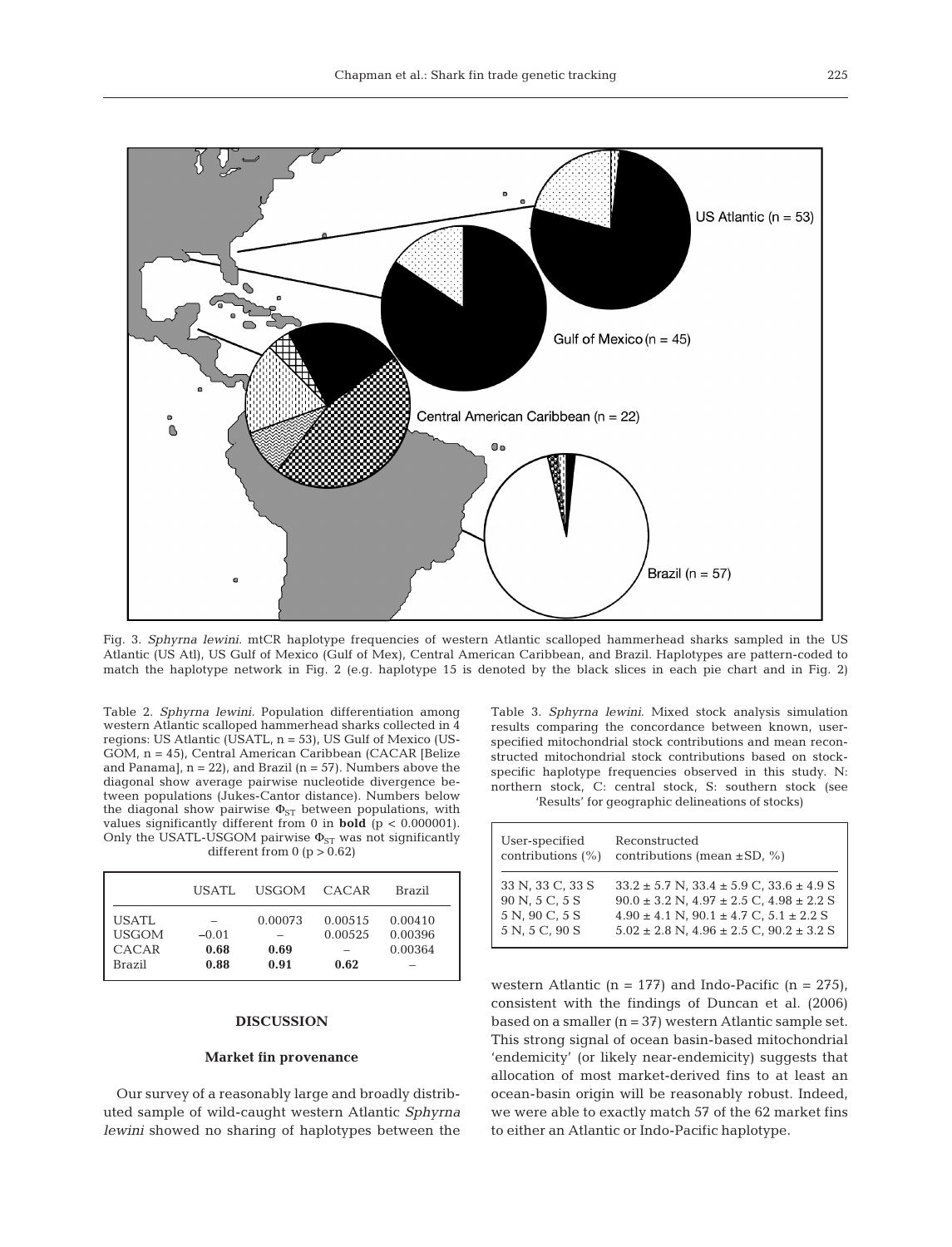Of note is that 7 market fins, which, according to the records of the Hong Kong trader who supplied them, were directly purchased from a West African source, possessed haplotypes identical to the apparently endemic eastern Atlantic haplotypes found in 6 wildcaught animals sampled there by Duncan et al. (2006). If the non-overlapping haplotype distribution between the eastern and western Atlantic is confirmed after increased sampling efforts in the eastern Atlantic, this would mean the origin of at least a portion of *Sphyrna lewini* fins in trade might also be unambiguously allocated to either of these regions based on their endemic mtCR signature. The observation of non-shared haplotypes across the Atlantic is consistent with the premise that *S. lewini* movements are limited by deep ocean expanses (Duncan et al. 2006), and that female *S. lewini* show fidelity to parturition areas on their natal side of the North Atlantic, as would be expected based on the primarily coastal nature of this species (www.fishbase.org).

Our small genetic survey of *Sphyrna lewini* fins from the Hong Kong market revealed that the contemporary trade is sourced from the Indo-Pacific, eastern Atlantic, and western Atlantic basins. Assuming that the regional haplotype endemicity pattern distinguishing eastern and western Atlantic *S. lewini* is true, western Atlantic sharks remain well represented in the Hong Kong market sample  $(-21\% \text{ of fins})$ , indicating that the international shark fin trade remains a threat to the endangered populations of this region.

# **Western Atlantic mitochondrial stock structure**

The high  $\Phi_{ST}$  values (Table 2) between sampling locations demonstrate that *Sphyrna lewini* mtCR lineages are further structured into at least 3 geographically distinct mitochondrial stocks along the eastern American continental margin. This result contrasts with the global data set findings of Duncan et al. (2006) that *S. lewini* nursery populations linked by continuous coastline exhibit high connectivity. Interestingly, Duncan et al. (2006) noted very little sharing of haplotypes between the eastern US, Panama Atlantic, and Brazil coastlines; however, their sample sizes from these regions were too limited ( $n = 32, 2$ , and 3, respectively) to detect population differentiation. The pattern of strong mitochondrial stock differentiation that we observed along the western Atlantic coastline means either (1) female *S. lewini* remain close to their natal region of origin or (2) females usually return to their natal region to give birth (natal homing). Mitochondrial stock structure has also been described in several other shark species (Pardini et al. 2001, Keeney et al. 2005, Stow et

al. 2006, Schultz et al. 2008, Chabot & Allen 2009) and may prove to be a common characteristic of coastally oriented sharks in particular.

We note that our finding of strong mitochondrial stock structure in the western Atlantic does not preclude male-mediated gene flow, as has been documented in some other shark species also displaying mitochondrial population differentiation (e.g. Pardini et al. 2001, Keeney et al. 2005, Schultz et al. 2008). A global survey of the geographic distribution of nuclear genetic variation in *Sphyrna lewini* based on microsatellite markers is currently underway to resolve this issue (T. Daly-Engel pers. comm.). The absence of a nuclear genetic perspective on *S. lewini* population differentiation in the western Atlantic notwithstanding, determining the relative contribution of each mitochondrial stock to fishery landings and international trade is still valuable. Each mitochondrial lineage represents a discrete pool of birthing females and as such can be used to track the natal stock of origin for products in trade to improve management and conservation practice (e.g. Waldman et al. 1996, Laurent et al. 1998, Baker et al. 2000).

The strong signal of mitochondrial stock structure along the western Atlantic coastline is somewhat surprising given the lack of obvious physical barriers (e.g. deep ocean expanses) to a large mobile animal, and the contrasting high mitochondrial connectivity seen along continental margins in Indo-Pacific conspecifics (Duncan et al. 2006). However, a generally similar structuring of mtDNA lineages in the western Atlantic has been observed in other large, mobile marine vertebrates (e.g. manatees, Garcia-Rodriguez et al. 1998; blacktip sharks, Keeney et al. 2005). In the absence of impermeable physical barriers to female-mediated gene flow, it is possible that reproductive season mismatches at different latitudes or local adaptation of individuals to either tropical or warm temperate conditions may inhibit female movements or favor natal homing in these species.

Our assessment of mtCR diversity in *Sphyrna lewini* from the western Atlantic revealed relatively few haplotypes separated by a small number of mutational steps (Fig. 2), resulting in low haplotype and nucleotide diversities within each region. However, this low mtCR diversity may not be a function of overexploitation, as this pattern was also typical for *S. lewini* sampled from throughout its global range (Duncan et al. 2006). The central stock from the western Atlantic exhibited haplotype and nucleotide diversity comparable to the most diverse Indo-Pacific mitochondrial stocks examined by Duncan et al. (2006), while the northern and southern mitochondrial stocks were intermediate and among the lowest, respectively.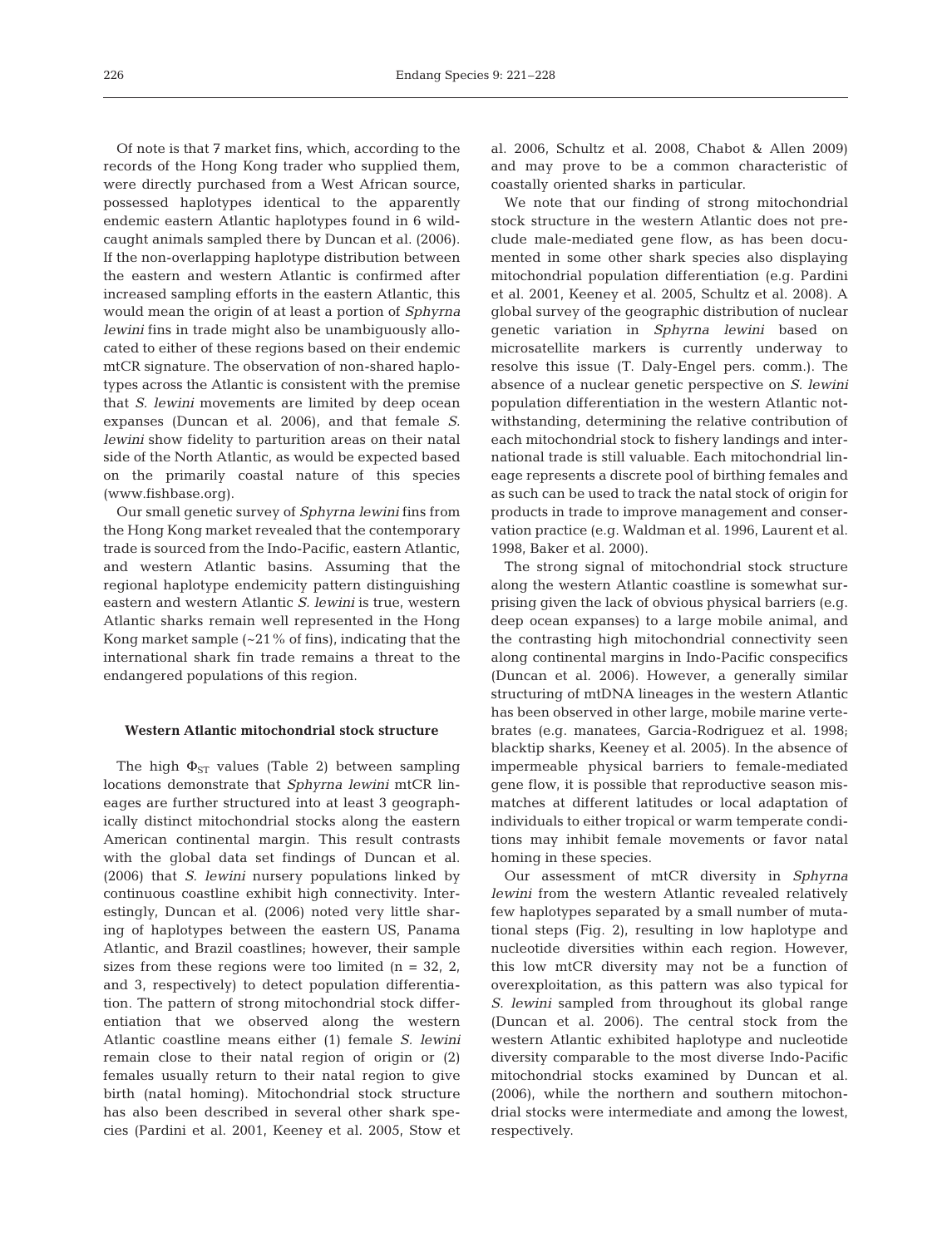Adult females are a critical demographic group to protect in order to sustain or rebuild shark populations (Kinney & Simpfendorfer 2009). The pattern of mitochondrial geographic structure for *Sphyrna lewini* in the western Atlantic indicates that regional overfishing may potentially deplete locally breeding adult females without significant replenishment of sharks occurring from elsewhere. As such, recovery of the reportedly collapsed *S. lewini* population in the US Atlantic and northern Gulf of Mexico (Baum et al. 2003, Myers et al. 2007) is unlikely to occur by immigration of adult females from the south or across the Atlantic, regardless of male patterns of movement and reproductive mixing. Instead, recovery is likely to depend on an amelioration of local-scale fishing pressure in this region.

### **MSA**

The proper management of western Atlantic *Sphyrna lewini* will require information about exploitation levels of adult females using specific regions to breed and individuals derived from the associated nurseries. In this context, results of the MSA simulations provide proof-of-concept that the level of mitochondrial stock structure observed may be sufficient to permit accurate reconstructions of the contribution of each stock to *S. lewini* fin mixtures found in major globally sourced markets. We did not perform MSA on the marketderived, western Atlantic fins identified in this study due to the small sample size  $(n = 13)$  of fins available. However, the fact that haplotypes typical of each of the 3 mitochondrial stocks were recovered indicates that the contemporary trade of *S. lewini* fins involves the participation of several western Atlantic countries and the exploitation of multiple breeding grounds. These findings underscore the need for investment in stockspecific landings and trade monitoring for a species considered endangered in this region.

Our findings for *Sphyrna lewini* also suggest that for many other coastal sharks where substantial stock structure is coming to light (e.g. Keeney et al. 2005, Stow et al. 2006, Schultz et al. 2008, Chabot & Allen 2009), surveying major market supply chain endpoints and applying GSI methods could reveal which regions and stocks are major contributors to the trade. This information is necessary to prioritize target areas for conservation and development of much-needed stockspecific assessment and management measures. Incorporation of additional sampling (more locations, more individuals, and more loci) will allow even more precise assessment of the provenance of shark fishery landings and market products. Until direct monitoring of landings at extraction sites becomes economically

and politically realistic, we suggest that genetic monitoring of the market tied to knowledge of stock structure is likely to be a quicker and more efficient way of obtaining these essential data for exploited shark species.

*Acknowledgements.* We thank D. Abercrombie, M. Grace, L. Knoll, P. Mancini, J. Tyminski, and M. Welch for scalloped hammerhead samples from the western Atlantic. We are especially indebted to S. Clarke for providing fin samples from the Hong Kong market and to D. Abercrombie for laboratory assistance. This research was funded by grants to M.S.S. from the Save Our Seas Foundation, AFTCO, Inc., Florida Sea Grant Program, the Institute for Ocean Conservation Science (founded as the Pew Institute for Ocean Science) and the Hai Stiftung/Shark Foundation. D.D.C. was the recipient of a National Science Foundation predoctoral fellowship and was supported by the Roe Foundation and the Pew Charitable Trusts.

## LITERATURE CITED

- ► Abercrombie DL, Clarke SC, Shivji MS (2005) Global-scale genetic identification of hammerhead sharks: application to assessment of the international fin trade and law enforcement. Conserv Genet 6:775–788
- ► Baker CS (2008) A truer measure of the market: the molecular ecology of fisheries and wildlife trade. Mol Ecol 17: 3985–3998
- ► Baker CS, Lento GM, Cipriano F, Palumbi SR (2000) Predicted decline of protected whales based on molecular genetic monitoring of Japanese and Korean markets. Proc R Soc Lond B Biol Sci 267:1191–1199
- ► Baum JK, Myers RA, Kehler DG, Worm B, Harley SJ, Doherty PA (2003) Collapse and conservation of shark populations in the northwest Atlantic. Science 299:389–392
	- Bonfil R (1994) Overview of world elasmobranch fisheries. FAO Fish Tech Pap No. 341, Rome
- ► Bowen BW, Grant WS, Hillis-Starr Z, Shaver DJ, Bjorndal A, Bolten AB, Bass AL (2007) Mixed-stock analysis reveals the migrations of juvenile hawksbill turtles (*Eretmochelys imbricata*) in the Caribbean Sea. Mol Ecol 16:49–60
- ► Chabot CL, Allen LG (2009) Global population structure of the tope (*Galeorhinus galeus*) inferred by mitochondrial control region sequence data. Mol Ecol 18:545–552
- ► Clarke SC, McAllister MK, Milner-Gulland EJ, Kirkwood GP and others (2006) Global estimates of shark catches using trade records from commercial markets. Ecol Lett 9: 1115–1126
- Clement M, Posada D, Crandall KA (2000) TCS: a computer ➤ program to estimate gene genealogies. Mol Ecol 9: 1657–1660
- ▶ Dizon AE, Lockyer C, Perrin WF, DeMaster DP, Sisson J (1992) Rethinking the stock concept: a phylogeographic approach. Conserv Biol 6:24–36
- ▶ Duncan KM, Martin AP, Bowen BW, de Couet DH (2006) Global phylogeography of the scalloped hammerhead shark (*Sphyrna lewini*). Mol Ecol 15:2239–2251
	- FAO (United Nations Food and Agriculture Organization) (2000) Fisheries management: 1. Conservation and management of sharks. FAO Technical Guidelines for Responsible Fisheries 4 (Suppl 1), FAO, Rome
- Garcia-Rodriguez AI, Bowen BW, Domning D, Mignucci-➤Giannoni AA and others (1998) Phylogeography of the